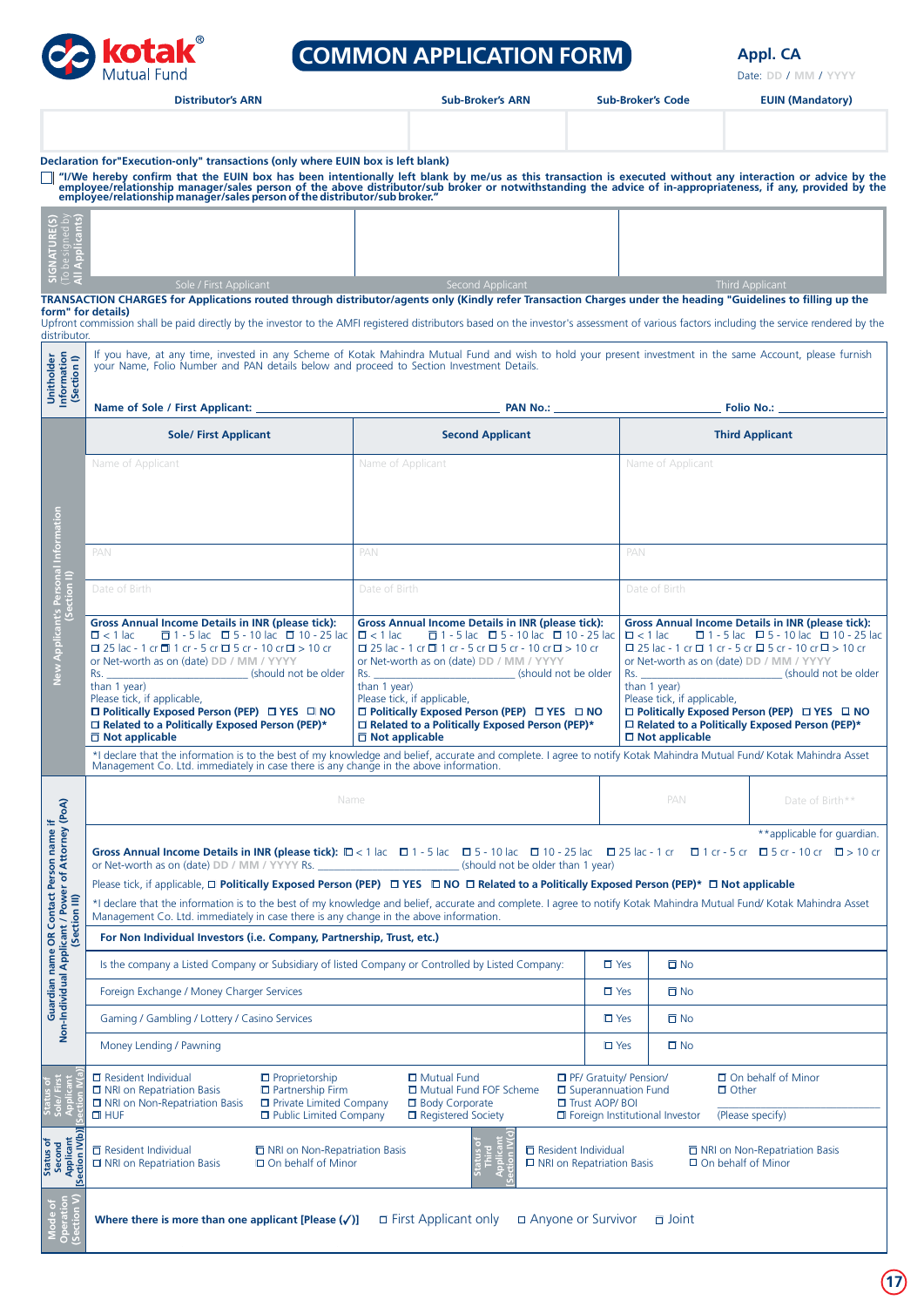| Occupation<br>of Sole/ First<br>Applicant<br>[Section VI(a)] | □ Private Sector<br>$\Box$ Public Sector<br>$\Box$ Government Service $\Box$ Retired<br>$\Box$ Business | $\Box$ Professional $\Box$ Student<br>$\Box$ Housewife | $\Box$ Agriculturist $\Box$ Forex Dealer<br>$\Box$ Other<br>(Please specify) | $\Box$ Private Sector<br>$\Box$ Public Sector<br>$\Box$ Business | $\Box$ Professional $\Box$ Student<br>$\Box$ Agriculturist $\Box$ Forex Dealer<br>$\Box$ Government Service $\Box$ Retired<br>$\Box$ Other<br>$\Box$ Housewife (Please specify) |                  |
|--------------------------------------------------------------|---------------------------------------------------------------------------------------------------------|--------------------------------------------------------|------------------------------------------------------------------------------|------------------------------------------------------------------|---------------------------------------------------------------------------------------------------------------------------------------------------------------------------------|------------------|
| Occupation<br>of Third<br>Applicant<br>Section VI(c)]        | □ Private Sector<br>$\Box$ Public Sector<br>□ Government Service                                        |                                                        | $\Box$ Business<br>$\Box$ Professional<br>$\Box$ Agriculturist               | $\Box$ Retired<br>$\Box$ Housewife<br>$\Box$ Student             | $\Box$ Forex Dealer<br>$\Box$ Other                                                                                                                                             | (Please specify) |
| $\Box$ Residential                                           | $\square$ Business                                                                                      | $\Box$ Reaistered Office                               |                                                                              |                                                                  |                                                                                                                                                                                 |                  |

| ਨ<br>Occupation<br>of Third<br>Applicant<br>Section VI(c)<br>$\Box$ Private Sector<br>$\Box$ Forex Dealer<br>$\square$ Business<br>$\Box$ Retired<br>$\square$ Professional<br>□ Public Sector<br>□ Housewife<br>コ Other<br>(Please specify)<br>Government Service<br>$\square$ Student<br>$\square$ Agriculturist<br>$\sqrt{ }$ |
|----------------------------------------------------------------------------------------------------------------------------------------------------------------------------------------------------------------------------------------------------------------------------------------------------------------------------------|
|----------------------------------------------------------------------------------------------------------------------------------------------------------------------------------------------------------------------------------------------------------------------------------------------------------------------------------|

|                                  |           | <b>Address for Communication (Full Address Mandatory)</b> | <b>Overseas Address</b> |                  |  |
|----------------------------------|-----------|-----------------------------------------------------------|-------------------------|------------------|--|
|                                  |           |                                                           |                         | Address 1        |  |
| ce Details<br>Applicant<br>VIII) |           |                                                           | Address 2               |                  |  |
|                                  | City/Town | State                                                     | City/Town               | State            |  |
| 결순병                              | Country   | Pin Code                                                  | Country                 | Pin Code         |  |
| Corres<br>of So                  | Mobile    | Tel (Res./ Off.)                                          | Mobile                  | Tel (Res./ Off.) |  |
|                                  | Email**   |                                                           |                         |                  |  |

\*\*All communications including Account Statement & Transaction confirmation shall be communicated to aforesaid E-mail ID.

|                                                                                                                                                                                                         | In case you wish to hold units in demat, please fill this section. Please note that you can hold units in demat for all open ended schemes (except ETFs and dividend options having dividend frequency of less than a month). |                                                                                                                                                                                                                                                                                                                                                                                                                                                                                                                                                                                                                                         |                                 |                                     |           |  |  |
|---------------------------------------------------------------------------------------------------------------------------------------------------------------------------------------------------------|-------------------------------------------------------------------------------------------------------------------------------------------------------------------------------------------------------------------------------|-----------------------------------------------------------------------------------------------------------------------------------------------------------------------------------------------------------------------------------------------------------------------------------------------------------------------------------------------------------------------------------------------------------------------------------------------------------------------------------------------------------------------------------------------------------------------------------------------------------------------------------------|---------------------------------|-------------------------------------|-----------|--|--|
|                                                                                                                                                                                                         | <b>NSDL:</b>                                                                                                                                                                                                                  | DP Name:<br>DP ID:                                                                                                                                                                                                                                                                                                                                                                                                                                                                                                                                                                                                                      |                                 | Beneficiary Account No.:            |           |  |  |
|                                                                                                                                                                                                         | <b>CDSL:</b>                                                                                                                                                                                                                  | DP Name:                                                                                                                                                                                                                                                                                                                                                                                                                                                                                                                                                                                                                                | <b>Beneficiary Account No.:</b> |                                     |           |  |  |
| Please ensure that your demat account details mentioned above are along with supporting documents evidencing the accuracy of the demat account. Bank details of DP will overwrite the existing details. |                                                                                                                                                                                                                               |                                                                                                                                                                                                                                                                                                                                                                                                                                                                                                                                                                                                                                         |                                 |                                     |           |  |  |
|                                                                                                                                                                                                         |                                                                                                                                                                                                                               | Parent/Grand-Parent/Guardian of Minor/ Related Person Other than the Register Guardian/ Employer on behalf of Employee (SIP only)/Custodian on behalf of FII.                                                                                                                                                                                                                                                                                                                                                                                                                                                                           |                                 |                                     |           |  |  |
| tion                                                                                                                                                                                                    | Name:                                                                                                                                                                                                                         |                                                                                                                                                                                                                                                                                                                                                                                                                                                                                                                                                                                                                                         |                                 | <b>Relationship with Applicant:</b> |           |  |  |
| န<br>÷                                                                                                                                                                                                  | PAN:                                                                                                                                                                                                                          | KYC Compliant Status: ○ Yes ○ No                                                                                                                                                                                                                                                                                                                                                                                                                                                                                                                                                                                                        |                                 |                                     |           |  |  |
| Third<br>ment<br>(Sect<br>Pay                                                                                                                                                                           |                                                                                                                                                                                                                               | Declaration: I hereby declare and confirm that the Applicant stated above is the beneficial owner of the investment details mentioned<br>above. I am providing the funds for these investments on account of my natural love and affection or incentive to employee or for & on<br>behalf of fil or as gift from my bank account only. Declaration (Guardian of minor, as registered in the folio): I confirm that I am the legal<br>quardian of the Minor, registered in folio and have no objection to receiving these funds on behalf of the minor. (Note: Aforeside<br>signature should match with the investment cheque signature) |                                 |                                     | Signature |  |  |

|                 |                  | (Mandatory, this account details will be considered as default account for payout) |  |
|-----------------|------------------|------------------------------------------------------------------------------------|--|
|                 | Name of Bank     |                                                                                    |  |
|                 | <b>Branch</b>    | City                                                                               |  |
|                 | Account No.      |                                                                                    |  |
| Account Details | RTGS IFSC Code   | NEFT IFSC Code                                                                     |  |
| Bank            | <b>MICR Code</b> | Account Type : ○ Current ○ Savings ○ NRO ○ NRE ○ FCNR ○ Others                     |  |
|                 |                  | This is the 9 digit No. next to your Cheque No.                                    |  |

|                                                   |             | Plan / Option /         | Amount             |                | <b>Payment Details</b> |                        |  |
|---------------------------------------------------|-------------|-------------------------|--------------------|----------------|------------------------|------------------------|--|
| estment Details<br>(Section XI)                   | Scheme Name | Sub-option              | Frequency          | Invested (Rs.) | Cheque /<br>DD No.     | <b>Bank and Branch</b> |  |
|                                                   |             | O Growth                | O Weekly O Monthly |                |                        |                        |  |
|                                                   |             | $O$ Dividend $O P$ $OR$ | $\bigcirc$ Daily   |                |                        |                        |  |
|                                                   |             | O Growth                | O Weekly O Monthly |                |                        |                        |  |
|                                                   |             | O Dividend O P O R      | $\bigcirc$ Daily   |                |                        |                        |  |
|                                                   |             | O Growth                | O Weekly O Monthly |                |                        |                        |  |
|                                                   |             | O Dividend O P O R      | O Daily            |                |                        |                        |  |
| Note - Attach separate cheque for each Investment |             | P=Payout R=Reinvestment |                    |                |                        |                        |  |

÷

If you are an NRI Investor, please indicate source of funds for your investment (Please)

|            |                 |      | The you are an intri-investor, please indicate source of funds for your investment (Please V ). |  |
|------------|-----------------|------|-------------------------------------------------------------------------------------------------|--|
| <b>NRE</b> | N <sub>RO</sub> | FCNR | Others                                                                                          |  |

| <b>DETAILS OF NOMINEE</b>                                        |                |               |         |                       |
|------------------------------------------------------------------|----------------|---------------|---------|-----------------------|
| Name of Nominee                                                  | <b>Address</b> | Date Of Birth | % Share | Signature Of Nominee  |
|                                                                  |                |               |         |                       |
|                                                                  |                |               |         |                       |
|                                                                  |                |               |         |                       |
| DETAILS OF GUARDIAN (to be furnished in case Nominee is a minor) |                |               |         |                       |
| Name of Guardian                                                 | Address        |               | Tel. No | Signature Of Guardian |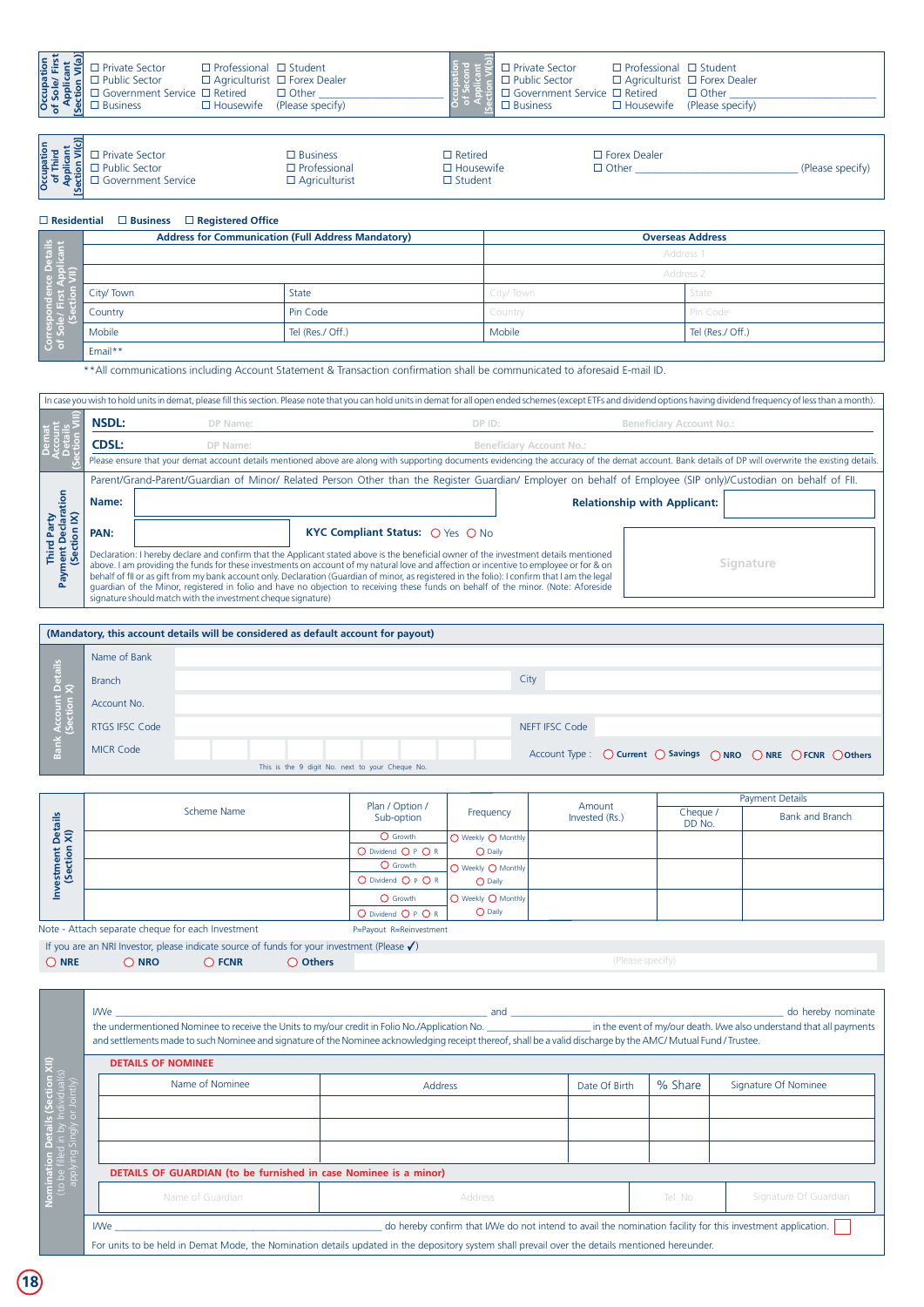### **FATCA & CRS INFORMATION [Please tick (**ü**)], for Individuals (Mandatory). Non Individual investors & HUF should mandatorily fill separate FATCA detail form.**

#### **The below information is required for all applicant(s)/guardian**

**Address Type:** ¨ **Residential** ¨ **Business** ¨ **Registered Office (for address mentioned in form/existing address appearing in Folio)**

**Is the applicant(s) / guardian's Country of Birth / Citizenship / Nationality / Tax Residency other than India? □ Yes □ No** 

### If Yes, Please provide the following information **[Mandatory]**

Please indicate all countries in which you are resident for tax purpose and the associated Tax Reference Numbers below.

| <b>Category</b>                                              | <b>First Applicant/ Minor</b> | <b>Second Applicant/ Guardian</b> | <b>Third Applicant</b> |
|--------------------------------------------------------------|-------------------------------|-----------------------------------|------------------------|
| Place/ City of Birth                                         |                               |                                   |                        |
| Country of Birth                                             |                               |                                   |                        |
| Country of Tax Residency - 1**                               |                               |                                   |                        |
| Tax Payer Ref. ID No. $-1^{\circ}$                           |                               |                                   |                        |
| Tax Identification Type - 1 [TIN or Other, please specify]   |                               |                                   |                        |
| Country of Tax Residency - 2**                               |                               |                                   |                        |
| Tax Payer Ref. ID No. $-2^{\wedge}$                          |                               |                                   |                        |
| Tax Identification Type $- 2$ [TIN or Other, please specify] |                               |                                   |                        |
| Country of Tax Residency - 3**                               |                               |                                   |                        |
| Tax Payer Ref. ID No. $-30$                                  |                               |                                   |                        |
| Tax Identification Type - 3 [TIN or Other, please specify]   |                               |                                   |                        |

#### **\*\* To also include USA, where the individual is a citizen/ green card holder of USA. ^ In case Tax Identification Number is not available, kindly provide its functional equivalent.**

|                                                                                                                                                                                                                                                                        | IMe have read and understood the contents of the Statement of Additional Information/ Scheme Information Document/ Key Information Memorandum of the respective scheme(s) of Kotak<br>Mahindra Mutual Fund. I MVe hereby apply fo<br>The discussion of the propose of any contravention or evasion of any Act, Rules, Regulations, Notifications or Directions of the primate Scheme (s) is through legitimate sources only and<br>The does not involve and is not des<br>induced by any rebate or gifts, directly or indirectly, in making this investment. |                                                                                                                                                                                                                                 |                |                                           |                                                                                     |  |
|------------------------------------------------------------------------------------------------------------------------------------------------------------------------------------------------------------------------------------------------------------------------|--------------------------------------------------------------------------------------------------------------------------------------------------------------------------------------------------------------------------------------------------------------------------------------------------------------------------------------------------------------------------------------------------------------------------------------------------------------------------------------------------------------------------------------------------------------|---------------------------------------------------------------------------------------------------------------------------------------------------------------------------------------------------------------------------------|----------------|-------------------------------------------|-------------------------------------------------------------------------------------|--|
| l Signatures<br>XIII)                                                                                                                                                                                                                                                  |                                                                                                                                                                                                                                                                                                                                                                                                                                                                                                                                                              | I / We confirm that the distributor has disclosed all commission (in the form of trail commission or any other mode) payable to the distributor for the different competing Schemes of various<br>  Mutual Funds from amongst w |                |                                           |                                                                                     |  |
|                                                                                                                                                                                                                                                                        | I have examined the information provided by me in this form and to the best of my knowledge and belief it is true, correct, and complete.                                                                                                                                                                                                                                                                                                                                                                                                                    |                                                                                                                                                                                                                                 |                |                                           |                                                                                     |  |
| <b>Pue</b>                                                                                                                                                                                                                                                             | Applicable to NRIs seeking repatriation of redemption proceeds: I/We confirm that I am/we are Non-Resident(s) of Indian Nationality / Origin and that I/We have remitted funds from abroad through approved banking channels o                                                                                                                                                                                                                                                                                                                               |                                                                                                                                                                                                                                 |                |                                           |                                                                                     |  |
| ration and<br>(Section<br>FATCA & CRS Declaration: I/We have understood the information requirements of this Form (read along with FATCA & CRS Instructions) and hereby confirm that the information provided by<br>me/us on this Form is true, correct, an<br>No. 11) |                                                                                                                                                                                                                                                                                                                                                                                                                                                                                                                                                              |                                                                                                                                                                                                                                 |                |                                           |                                                                                     |  |
|                                                                                                                                                                                                                                                                        | be signed by<br>  Applicants)<br>ATURE(S)<br>중                                                                                                                                                                                                                                                                                                                                                                                                                                                                                                               |                                                                                                                                                                                                                                 |                |                                           |                                                                                     |  |
|                                                                                                                                                                                                                                                                        | ਕੋළπ                                                                                                                                                                                                                                                                                                                                                                                                                                                                                                                                                         | Sole / First Applicant                                                                                                                                                                                                          |                | Second Applicant                          | <b>Third Applicant</b>                                                              |  |
|                                                                                                                                                                                                                                                                        |                                                                                                                                                                                                                                                                                                                                                                                                                                                                                                                                                              | Please tick if the investment is operated as POA / Guardian                                                                                                                                                                     | POA   Guardian | the application is liable to be rejected. | Note: If the application is incomplete and any other requirements is not fulfilled, |  |

## **GUIDELINES FOR FILLING UP THE COMMON APPLICATION FORM**

#### **1. GENERAL INFORMATION**

- 
- 
- a)<br>
Please read this Application Form legibly in Funglish in CAPITAL LETTERS.<br>
ID Please read this Memorandum and the respective SAV SID carefully before investing. Your<br>
application for allotment of units in the Scheme(s)
	-
	-
	-

Ł

- **2. APPLICANT'S INFORMATION** a) If you are already a Unitholder in any scheme of the Fund and wish to make your present
- investment in the same Account, please fill in the Name of SoleFrist Holder, PAN & Folio No. in<br>Section 1, of the Application Form and then proceed to Section XII. Your personal information<br>and bank account details indicat
	-

| would help us reach you faster.<br>Default option (Common to all Schemes)<br>C)             | Complete postal addition with I in Code (i.o. Dox No. Hot enough) and your Contact Nos. This          |
|---------------------------------------------------------------------------------------------|-------------------------------------------------------------------------------------------------------|
| <b>Indication not made</b>                                                                  | <b>Default</b>                                                                                        |
| Scheme Name                                                                                 | As indicated on the Cheque                                                                            |
| Dividend/ Growth Option                                                                     | Growth Option                                                                                         |
| Sub Options: Dividend Payout /<br>Dividend Reinvestment                                     | Sub Options: Dividend Reinvestment<br>except in case of Kotak Tax Saver it will<br>be Dividend Payout |
| Mode of holding (based on the number<br>of applicants/ number of signatures on<br>the form) | Single or Joint                                                                                       |
| Status of First Applicant (Individual,<br>HUF, Company etc.)                                | Others#                                                                                               |
|                                                                                             |                                                                                                       |

| 응 |                   | (To be filled by Applicant)                                                                                          |                                       |        |  |  |  |  |  |
|---|-------------------|----------------------------------------------------------------------------------------------------------------------|---------------------------------------|--------|--|--|--|--|--|
|   | <b>Co kotak</b> ® | Received from<br>an application for allotment of units in the following scheme :                                     |                                       |        |  |  |  |  |  |
| 쁑 |                   | <b>Investment Details</b>                                                                                            | <b>Instument Details</b>              | Amount |  |  |  |  |  |
| 윤 | Scheme            |                                                                                                                      | Dated DD / MM / YYYY Rs.<br><b>No</b> |        |  |  |  |  |  |
|   | Plan              |                                                                                                                      |                                       |        |  |  |  |  |  |
|   | Option            | Please retain this silp, duly acknowledged by the Official Collection Center till you receive your Account Statement |                                       |        |  |  |  |  |  |